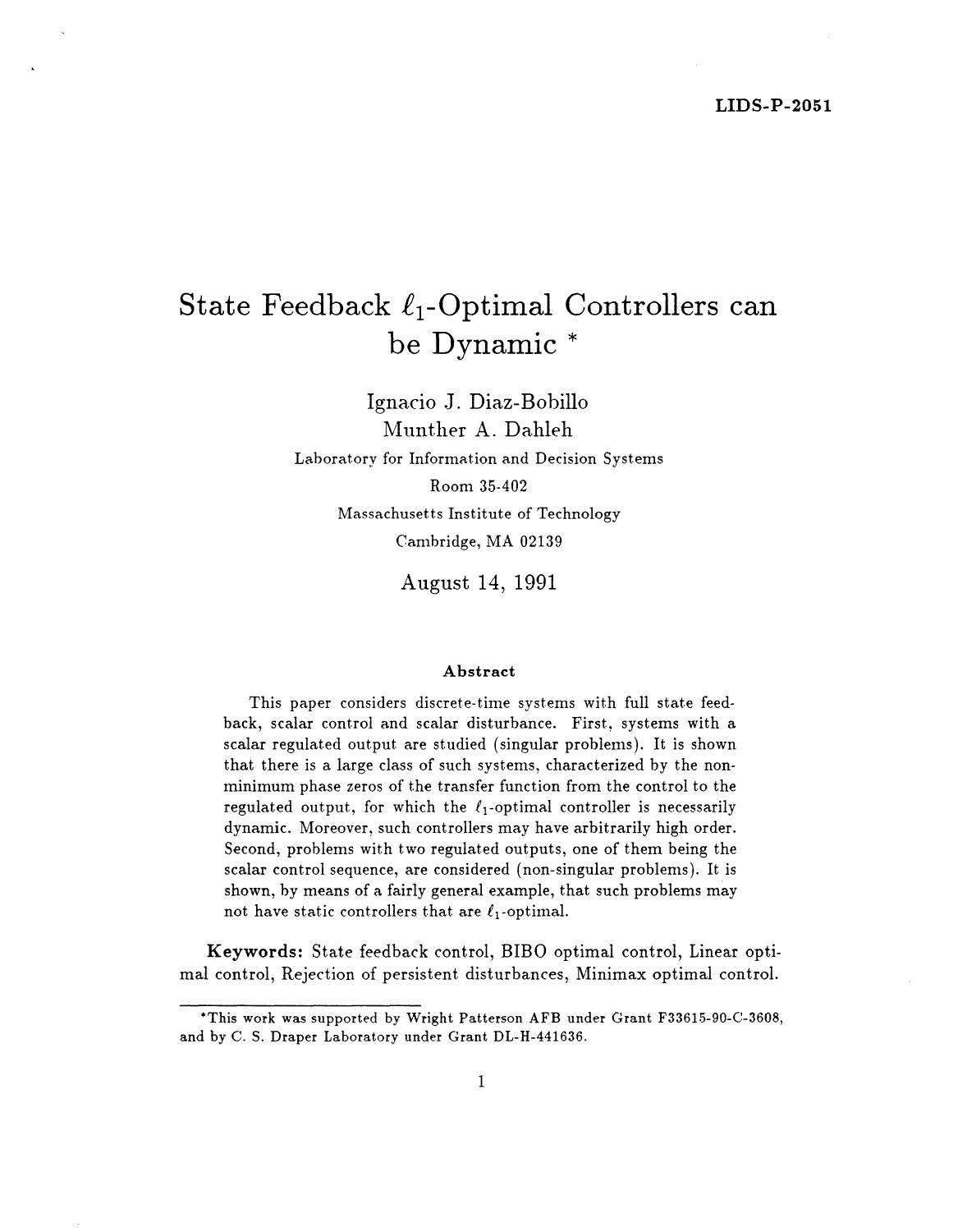| <b>Report Documentation Page</b>                                                                                                                                                                                                                                                                                                                                                                                                                                                                                                                                                                                                                                                                                                                                                                                                                                   |                             |                              |                                                     | Form Approved<br>OMB No. 0704-0188                 |                           |
|--------------------------------------------------------------------------------------------------------------------------------------------------------------------------------------------------------------------------------------------------------------------------------------------------------------------------------------------------------------------------------------------------------------------------------------------------------------------------------------------------------------------------------------------------------------------------------------------------------------------------------------------------------------------------------------------------------------------------------------------------------------------------------------------------------------------------------------------------------------------|-----------------------------|------------------------------|-----------------------------------------------------|----------------------------------------------------|---------------------------|
| Public reporting burden for the collection of information is estimated to average 1 hour per response, including the time for reviewing instructions, searching existing data sources, gathering and<br>maintaining the data needed, and completing and reviewing the collection of information. Send comments regarding this burden estimate or any other aspect of this collection of information,<br>including suggestions for reducing this burden, to Washington Headquarters Services, Directorate for Information Operations and Reports, 1215 Jefferson Davis Highway, Suite 1204, Arlington<br>VA 22202-4302. Respondents should be aware that notwithstanding any other provision of law, no person shall be subject to a penalty for failing to comply with a collection of information if it<br>does not display a currently valid OMB control number. |                             |                              |                                                     |                                                    |                           |
| 1. REPORT DATE<br>14 AUG 1991                                                                                                                                                                                                                                                                                                                                                                                                                                                                                                                                                                                                                                                                                                                                                                                                                                      | 2. REPORT TYPE              |                              | <b>3. DATES COVERED</b><br>00-08-1991 to 00-08-1991 |                                                    |                           |
| <b>4. TITLE AND SUBTITLE</b><br><b>State Feedback 11-Optimal Controllers can be Dynamic</b>                                                                                                                                                                                                                                                                                                                                                                                                                                                                                                                                                                                                                                                                                                                                                                        |                             |                              |                                                     | <b>5a. CONTRACT NUMBER</b>                         |                           |
|                                                                                                                                                                                                                                                                                                                                                                                                                                                                                                                                                                                                                                                                                                                                                                                                                                                                    |                             |                              |                                                     | <b>5b. GRANT NUMBER</b>                            |                           |
|                                                                                                                                                                                                                                                                                                                                                                                                                                                                                                                                                                                                                                                                                                                                                                                                                                                                    |                             |                              |                                                     | 5c. PROGRAM ELEMENT NUMBER                         |                           |
| 6. AUTHOR(S)                                                                                                                                                                                                                                                                                                                                                                                                                                                                                                                                                                                                                                                                                                                                                                                                                                                       |                             |                              |                                                     | 5d. PROJECT NUMBER                                 |                           |
|                                                                                                                                                                                                                                                                                                                                                                                                                                                                                                                                                                                                                                                                                                                                                                                                                                                                    |                             |                              |                                                     | <b>5e. TASK NUMBER</b>                             |                           |
|                                                                                                                                                                                                                                                                                                                                                                                                                                                                                                                                                                                                                                                                                                                                                                                                                                                                    |                             |                              |                                                     | <b>5f. WORK UNIT NUMBER</b>                        |                           |
| 7. PERFORMING ORGANIZATION NAME(S) AND ADDRESS(ES)<br>Massachusetts Institute of Technology, Laboratory for Information and<br>Decision Systems, 77 Massachusetts Avenue, Cambridge, MA, 02139-4307                                                                                                                                                                                                                                                                                                                                                                                                                                                                                                                                                                                                                                                                |                             |                              |                                                     | 8. PERFORMING ORGANIZATION<br><b>REPORT NUMBER</b> |                           |
| 9. SPONSORING/MONITORING AGENCY NAME(S) AND ADDRESS(ES)                                                                                                                                                                                                                                                                                                                                                                                                                                                                                                                                                                                                                                                                                                                                                                                                            |                             |                              |                                                     | 10. SPONSOR/MONITOR'S ACRONYM(S)                   |                           |
|                                                                                                                                                                                                                                                                                                                                                                                                                                                                                                                                                                                                                                                                                                                                                                                                                                                                    |                             |                              |                                                     | 11. SPONSOR/MONITOR'S REPORT<br>NUMBER(S)          |                           |
| 12. DISTRIBUTION/AVAILABILITY STATEMENT<br>Approved for public release; distribution unlimited                                                                                                                                                                                                                                                                                                                                                                                                                                                                                                                                                                                                                                                                                                                                                                     |                             |                              |                                                     |                                                    |                           |
| <b>13. SUPPLEMENTARY NOTES</b>                                                                                                                                                                                                                                                                                                                                                                                                                                                                                                                                                                                                                                                                                                                                                                                                                                     |                             |                              |                                                     |                                                    |                           |
| 14. ABSTRACT                                                                                                                                                                                                                                                                                                                                                                                                                                                                                                                                                                                                                                                                                                                                                                                                                                                       |                             |                              |                                                     |                                                    |                           |
| <b>15. SUBJECT TERMS</b>                                                                                                                                                                                                                                                                                                                                                                                                                                                                                                                                                                                                                                                                                                                                                                                                                                           |                             |                              |                                                     |                                                    |                           |
| 16. SECURITY CLASSIFICATION OF:<br><b>17. LIMITATION OF</b>                                                                                                                                                                                                                                                                                                                                                                                                                                                                                                                                                                                                                                                                                                                                                                                                        |                             |                              |                                                     | 18. NUMBER                                         | 19a. NAME OF              |
| a. REPORT<br>unclassified                                                                                                                                                                                                                                                                                                                                                                                                                                                                                                                                                                                                                                                                                                                                                                                                                                          | b. ABSTRACT<br>unclassified | c. THIS PAGE<br>unclassified | <b>ABSTRACT</b>                                     | OF PAGES<br>11                                     | <b>RESPONSIBLE PERSON</b> |

**Standard Form 298 (Rev. 8-98)**<br>Prescribed by ANSI Std Z39-18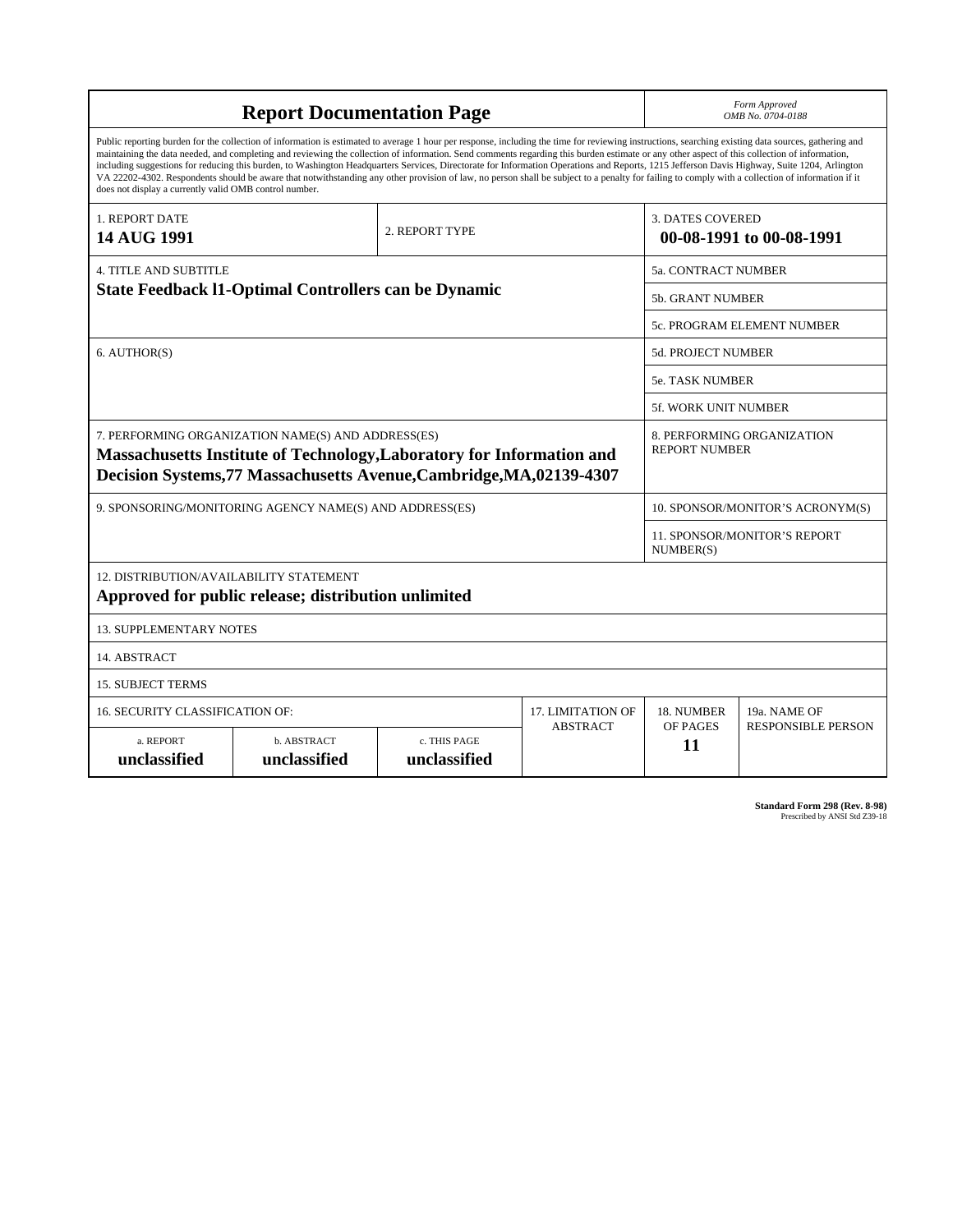### **1 Introduction**

Since Dahleh and Pearson ([1], [2]) presented the solution to the  $\ell_1$  optimal control problem, there has been increasing interest in understanding the basic properties of such problems  $([3],[8],[9]$  and  $[11])$ . Considering that in the case of  $\mathcal{H}_2$  and  $\mathcal{H}_{\infty}$  optimization, state feedback optimal controllers have a very special structure (i.e. static), it seems only natural to ask how full state information affects the  $\ell_1$  optimal solution. In particular, under what conditions (if any) there exist a static linear controller that achieves optimality. This paper presents results regarding this question, for systems with scalar control and scalar disturbance. In particular, two different types of problems within this class of systems are considered: a) those with a scalar regulated output, denoted as *singular problems,* and b) those with two regulated outputs, denoted as *non-singular problems,* where one of the outputs is the scalar control signal. For systems in a), it is shown that there exists a static controller which is  $\ell_1$ -optimal if the non-minimum phase zeros of the transfer function from the control input to the regulated output satisfy a simple algebraic condition. Violating such condition, however, may result in a dynamic  $\ell_1$ -optimal controller of possibly high order (generally when the non-minimum phase zeros are "close" to the unit circle). For systems in b), it is shown by means of a general example that optimal controllers are dynamic in a broad class of cases which are common in control design.

The paper is organized as follows. Section 2 formulates the singular problem along with some basic notation. Sections 3 and 4 present results corresponding to singular problems involving minimum and non-minimum phase plants respectively. Section 5 examines a non-singular problem by means of a general example, followed by the conclusions in Section 6.

#### **2 Problem Formulation**

Consider the following state-space minimal realization of a full state feedback system with scalar inputs w (disturbance) and *u* (control), scalar regulated output  $z$ , and measurements  $x$  (state vector):

$$
\left(\begin{array}{c|cc}A & b_1 & b_2 \\ \hline c_1 & 0 & d_{12} \\ I & 0 & 0 \end{array}\right)
$$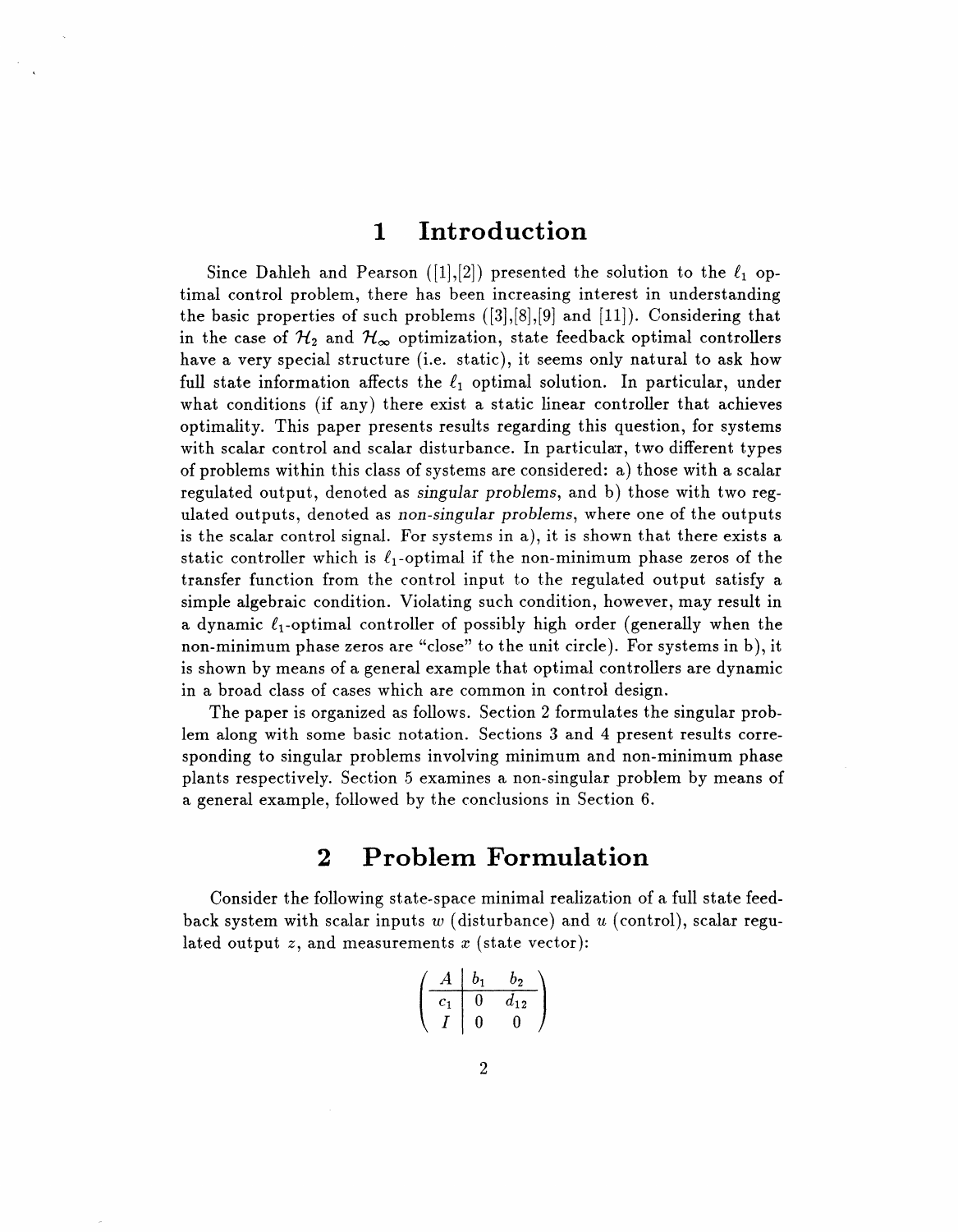where  $A \in R^{n \times n}$ ,  $b_1$  and  $b_2 \in R^{n \times 1}$ ,  $c_1 \in R^{1 \times n}$ , and  $d_{12} \in R$ . For any internally stabilizing controller k, let  $\phi = {\phi(0), \phi(1), \phi(2), \ldots}$  denote the closed-loop pulse response sequence from *w* to z. Then, the problem can be stated as follows:

$$
\inf_{k-\text{stab.}} ||\phi||_1 \tag{1}
$$

where  $\|\phi\|_1 \stackrel{\text{def}}{=} \sum_i |\phi(i)|$ . Using standard results in the parameterization of all stabilizing controllers (see [6]), problem (1) can be rewritten as follows:

$$
\inf_{q \in \ell_1^{1 \times n}} ||t_1 - t_2 * q * t_3||_1 \tag{2}
$$

where  $\ell_1^{m \times n}$  indicates the space of all  $m \times n$  matrices with entries in  $\ell_1$  and \* denotes convolution. Thus,  $t_1$  and  $t_2 \in \ell_1$ , and  $t_3 \in \ell_1^{n \times 1}$ . Let the  $\lambda$ -transform of a right-sided real sequence  $h = \{h(0), h(1), h(2), ...\}$  be defined as

$$
\hat{h}(\lambda) = \sum_{k=0}^{\infty} h(k) \lambda^k
$$

where  $\lambda$  represents the unit delay. Then, a state-space realizations for  $t_1$ ,  $t_2$ and  $t_3$  can be found by using the state-space formulas in [6] with the observer gain matrix,  $H$ , equal to  $-A$ . For this specific choice, the realizations are:

$$
\hat{t}_1(\lambda) = \lambda [A_f, A b_1, c_1 + d_{12} f, c_1 b_1]
$$
 (3)

$$
\hat{t}_2(\lambda) = [A_f, b_2, c_1 + d_{12}f, d_{12}] \tag{4}
$$

$$
\hat{t}_3(\lambda) = [0, b_1, I, 0] = \lambda b_1 \tag{5}
$$

where  $\hat{t}_i(\lambda)$  denotes the  $\lambda$ -transform of  $t_i$ ,  $A_f \stackrel{\text{def}}{=} A + b_2 f$ ,

$$
[A, B, C, D] \stackrel{\text{def}}{=} \lambda C (I - \lambda A)^{-1} B + D
$$

and  $f$  is chosen such that all the eigenvalues of  $A_f$  are inside the unit disk.

The following result, which will be needed in the next section, is proved in [1].

**Theorem 2.1** Assuming  $\hat{t}_2(\cdot)$  and  $\hat{t}_3(\cdot)$  have no left and right zeros respec*tively on the unit circle, there exists*  $q_{opt} \in \ell_1^{1 \times n}$  *that achieves the optimal norm in problem (2). Moreover, the closed-loop optimal pulse response,*  $\phi_{opt} = t_1 - t_2 * q_{opt} * t_3$ , has finite support.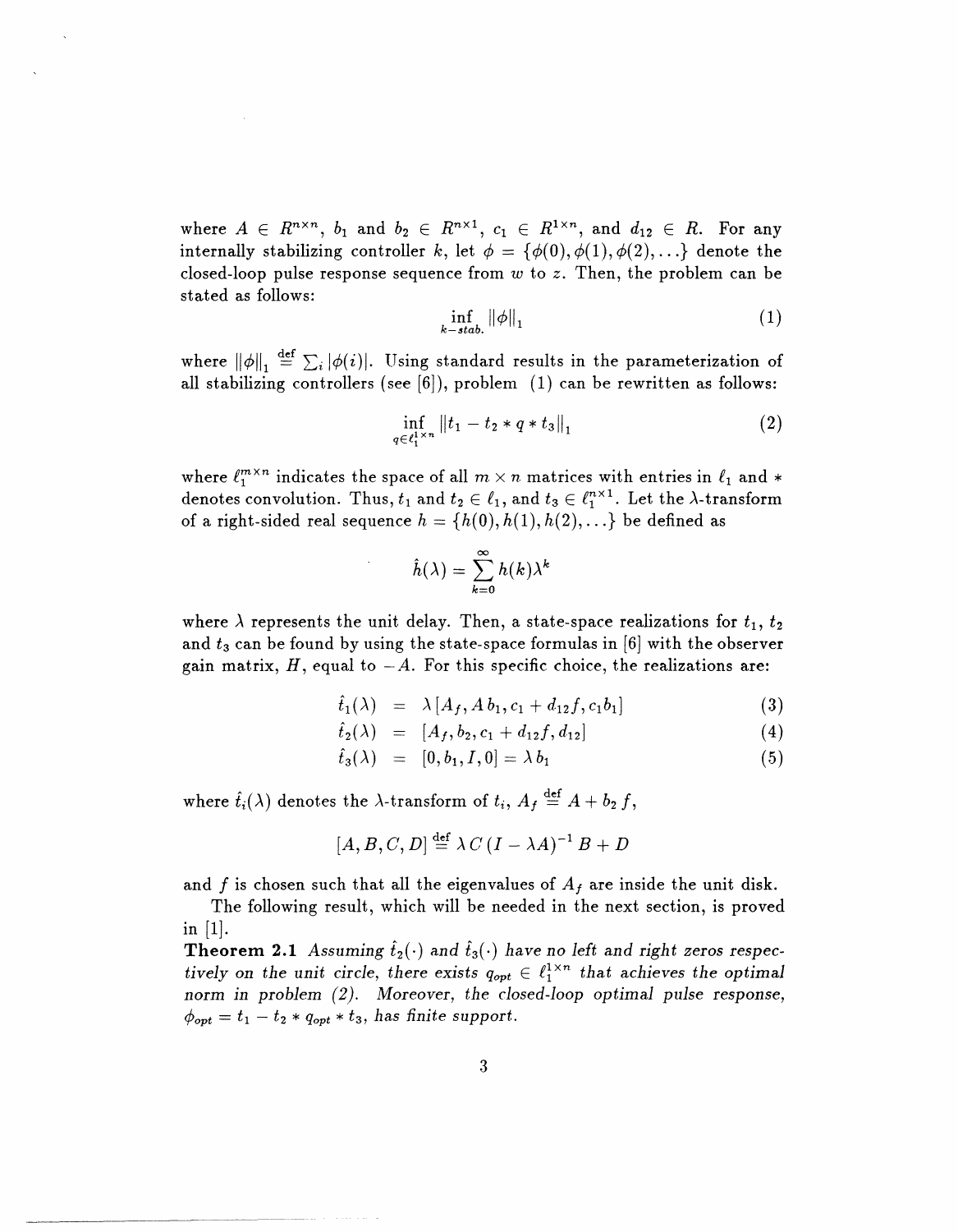## **3 Singular Problem with Minimum-Phase Plant**

This section considers the case where the transfer function from the control input, *u,* to the regulated output, z, is minimum-phase except for an integer number of unit delays (i.e. zeros at the origin in the  $\lambda$ -plane). It will be assumed throughout that  $(A, b_2)$  is reachable.

**Theorem 3.1** *For such a system, the static feedback gain, f\*, that places* the eigenvalues of  $(A + b_2 f^*)$  at the exact location of the minimum-phase zeros of  $[A, b_2, c_1, d_{12}]$  and the rest at the origin is  $\ell_1$ -optimal.

**Proof** Consider using *f\** as the state feedback gain in the parameterization described above. Then, after carrying out all stable pole-zero cancellations,

$$
{\widehat t}_2(\lambda) = \gamma_r\,\lambda^r
$$

where *r* is the number of unit delays in  $[A, b_2, c_1, d_{12}]$  and  $\gamma_r$  is a scalar depending on *r*. In what follows, the cases where  $r = 0$  and  $r > 0$  will be treated separately.

i) If  $r = 0$ , then  $d_{12} \neq 0$ ,  $c_1 + d_{12} f^* = 0$ , and  $\hat{t}_2(\lambda) = d_{12}$ . Also, from equation (3),

$$
\hat{t}_1(\lambda) = c_1 b_1 \lambda = (c_1 b_1 + d_{12} f^* b_1 - d_{12} f^* b_1) \lambda = -d_{12} f^* b_1
$$
  

$$
\implies \hat{\phi}(\lambda) = -d_{12} f^* b_1 \lambda - d_{12} \hat{q}(\lambda) b_1 \lambda
$$

Thus, the  $\ell_1$ -optimal solution is given by  $\hat{q}_{opt}(\lambda) = -f^*$ , and  $\phi_{opt}(\lambda) = 0$ . Furthermore, using the state-space equations in [6] for computing the optimal controller, it can be shown after a little algebra that  $k_{opt}(\lambda) = f^*$ .

ii) If  $r > 0$ , then  $d_{12} = 0$ ,  $c_1 A_f^r = 0$  by construction, and  $\tilde{t}_2(\lambda) =$  $c_1 A^{r-1}_{l} \lambda^r$ . Again, from equation 3,

$$
\hat{t}_1(\lambda) = c_1b_1\lambda + c_1Ab_1\lambda^2 + c_1A_f \cdot Ab_1\lambda^3 + \cdots + c_1A_f^{r-1}Ab_1\lambda^{r+1}
$$

Therefore, the closed-loop pulse response is given by

$$
\hat{\phi}(\lambda) = c_1 b_1 \lambda + c_1 A b_1 \lambda^2 + c_1 A_f \cdot A b_1 \lambda^3 + \cdots + c_1 A_f^{r-2} b_1 \lambda^r + c_1 A_f^{r-1} (A - b_2 \hat{q}(\lambda)) b_1 \lambda^{r+1}
$$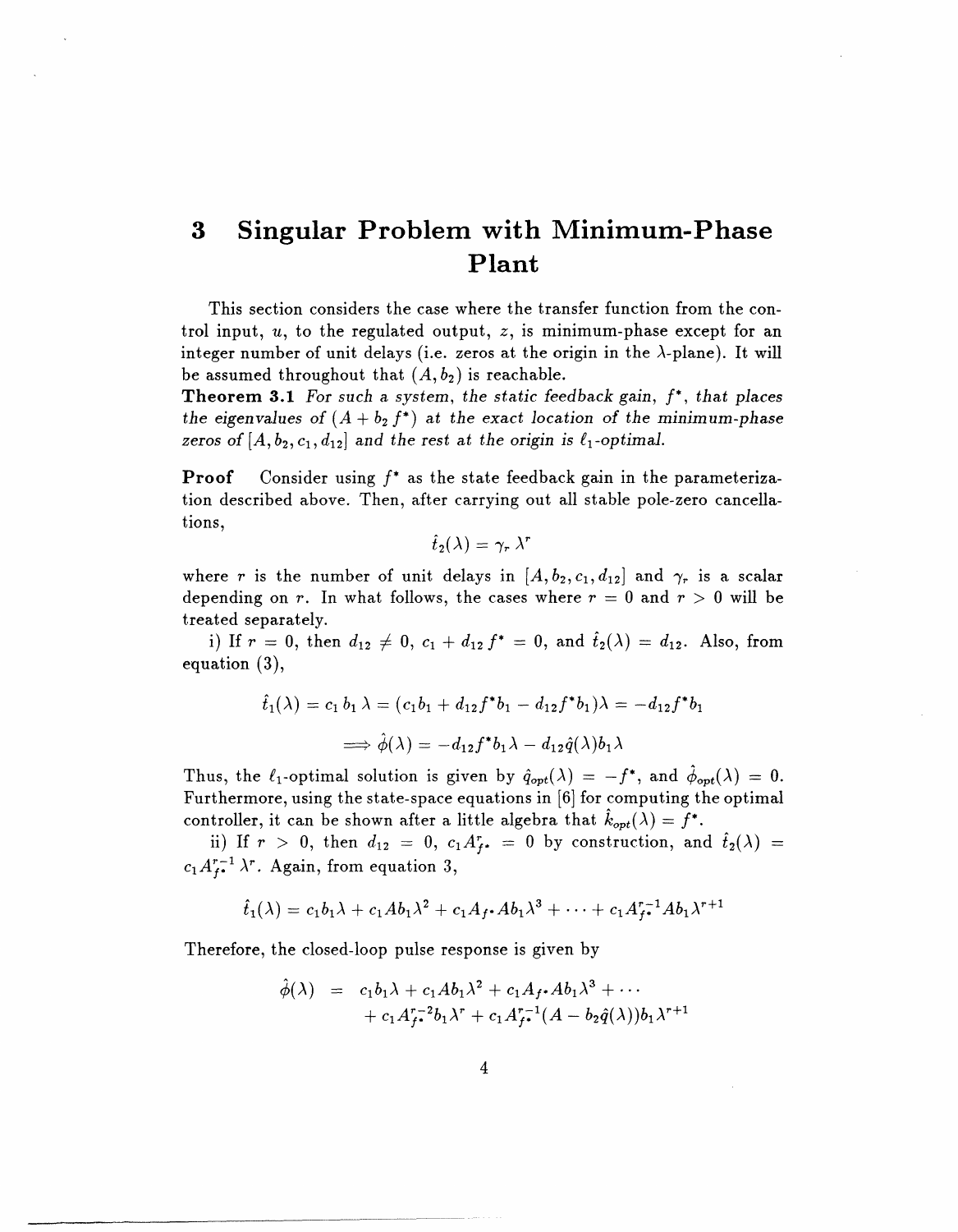Clearly, q does not affect the first  $r+1$  elements of  $\phi$  (i.e.  $\phi(i), i = 0, 1, \ldots, r$ ). Then, the best possible choice of q, in the sense of minimizing the  $\ell_1$ -norm of  $\phi$ , is the one that makes  $\phi(i) = 0$  for  $i = r + 1, r + 2, \ldots$ , and is achieved by letting  $\hat{q}_{opt}(\lambda) = -f^*$ , since  $\phi(r+1) = c_1 A_r^* b_1 = 0$ . Again, the corresponding  $\ell_1$ -optimal controller is  $f^*$ .

**Corollary 3.1** *The*  $\ell_1$ *-optimal closed-loop transfer function of the system considered in theorem 3.1 (with*  $r > 0$ *) is given by:* 

$$
\hat{\phi}_{opt}(\lambda) = c_1 \sum_{i=1}^r A^{i-1} \lambda^i b_1
$$

**Proof** It follows from the fact that  $c_1 A_i^i$ ,  $b_2 = 0$  for  $i = 0, 1, \ldots, r-2$ . The details are left to the reader.

Put in words, theorem 3.1 says that there is nothing the controller can do to invert the delays in the system. It can, however, cancel the rest of the dynamics of the system due to the absence of non-minimum phase zeros in the transfer function from the control input to the regulated output. This results in an optimal closed-loop pulse response that is equal to the open loop pulse response in its first  $(r + 1)$  elements and zero thereafter. It is also worth noting that theorem 3.1 is directly applicable to the discrete-time LQR problem, where  $\sum_i \phi_i^2$  is minimized. More precisely, the asymptotic LQR solution (see [7]) where the weight on the control tends to zero (i.e. cheap control problem) is identical to that of theorem 3.1.

## **4 Singular Problem with Non-minimum Phase Plant**

This section considers those cases where  $[A, b_2, c_1, d_{12}]$  has r non-minimum phase zeros not necessarily at the origin (i.e.  $\lambda = 0$ ).

Again, we use the same parameterization as in the previous section. That is, we choose  $f^*$  to place  $(n-r)$  eigenvalues of  $A_f^*$  at the exact location of the minimum phase zeros of  $[A, b_2, c_1, d_{12}]$  and the rest  $(r)$  at the origin. Then, from the discussion in section 3,  $\hat{t}_1(\lambda)$  is polynomial in  $\lambda$  and of order  $(r+1)$ ,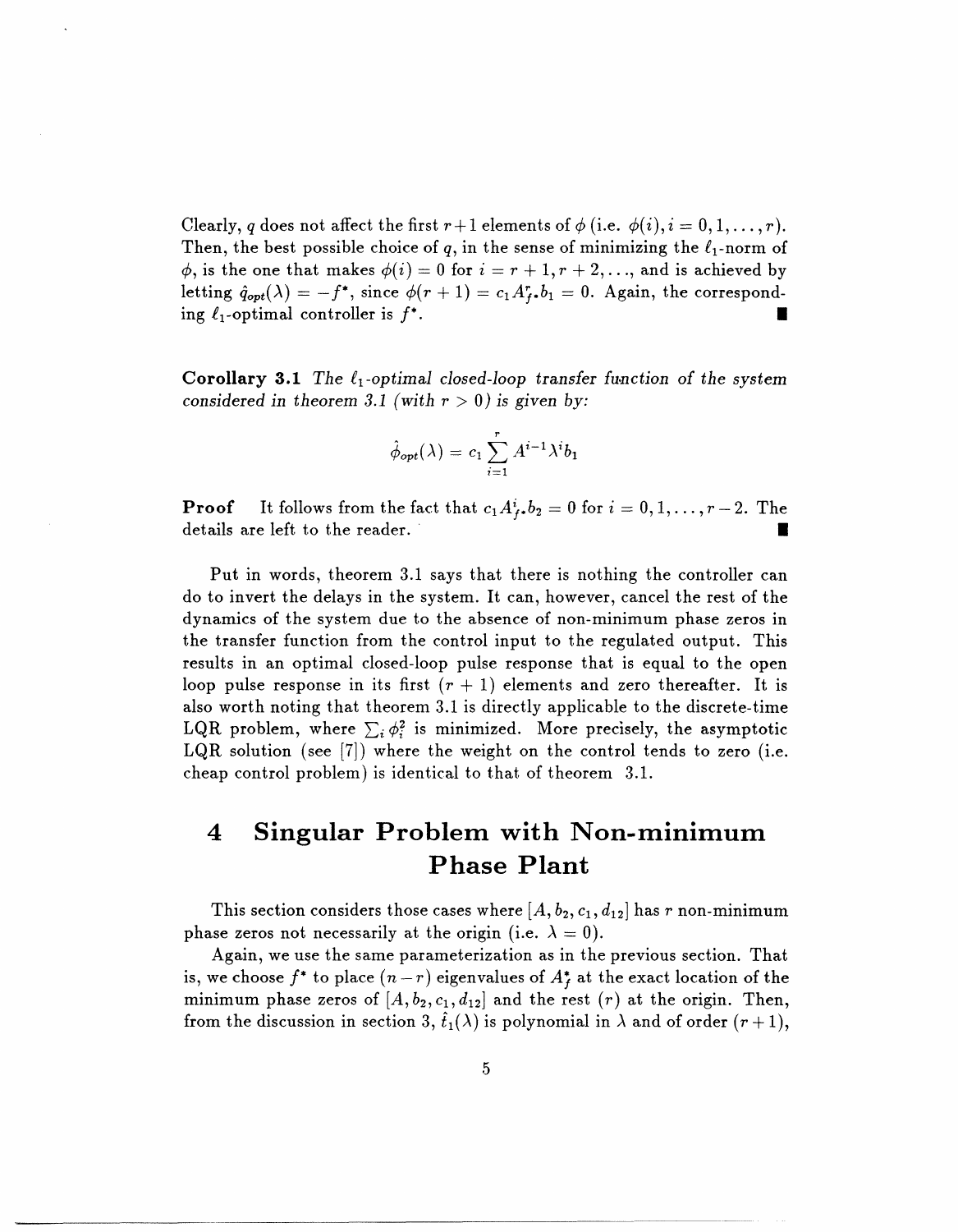$\hat{t}_2(\lambda)$  is polynomial too, but of order r, and  $\hat{t}_3(\lambda)$  is simply  $\lambda b_1$ . Therefore, the closed-loop transfer function can be written as follows:

$$
\hat{\phi}(\lambda) = \left( g_1 \prod_{i=1}^r (\lambda - \alpha_i) - g_2 \prod_{j=1}^r (\lambda - \beta_j) \, \hat{\tilde{q}}(\lambda) \right) \lambda \stackrel{\text{def}}{=} \hat{\tilde{\phi}}(\lambda) \, \lambda \tag{6}
$$

where  $g_1, g_2 \in R$ ,  $\alpha_i$ 's are the zeros of  $\hat{t}_1, \beta_j$ 's are the (non-minimum phase) zeros of  $\hat{t}_2$  and  $[A, b_2, c_1, d_{12}]$ , and  $\hat{\tilde{q}}(\lambda) \stackrel{\text{def}}{=} \hat{q}(\lambda) b_1 \in \ell_1$ . Note that  $||\phi||_1 \equiv ||\tilde{\phi}||$ . Also, by theorem 2.1,  $\hat{\phi}_{opt}(\lambda)$  is polynomial in  $\lambda$ , which implies that  $\hat{q}_{opt}(\lambda)$ is polynomial in  $\lambda$ . Thus, the optimization problem is equivalent to the following linear programming (primal) problem: for a sufficiently large but finite *s,*

$$
\min_{\tilde{\phi}} \sum_{i=0}^{s} \left| \tilde{\phi}(i) \right|
$$
\n
$$
s.t. \sum_{i=0}^{s} \tilde{\phi}(i) \beta_j^i = g_1 \prod_{i=1}^{r} (\beta_j - \alpha_i), \ j = 1, 2, \dots, r
$$
\n
$$
(7)
$$

In the above we have assumed that the  $\beta_j$ 's are simple zeros to simplify the formulation of the interpolation conditions. The coming results, however, carry over to the more general case.

The following theorem by Deodhare and Vidyasagar [4] will prove useful. It is stated with no proof.

**Theorem 4.1** *The support of*  $\phi$  *in (7), denoted as (s+1), equals the number of constraints r, if*

$$
\sum_{i=0}^{r-1} |a_i| < 1 \tag{8}
$$

where  $\prod_{i=1}^r (\lambda - \beta_i) = \lambda^r + a_{r-1}\lambda^{r-1} + \cdots + a_1\lambda + a_0$ .

Now we are ready to present the next result.

**Theorem 4.2** Let  $[A, b_2, c_1, d_{12}]$  have r non-minimum phase zeros, then if  $(8)$  is satisfied,  $f^*$  is  $\ell_1$ -optimal.

**Proof** By theorem 4.1,  $\hat{\phi}_{opt}(\lambda)$  is of order  $(r-1)$ . Then, considering the order of each term in (6), it is clear that  $\hat{q}_{opt}(\lambda)$  has to be constant and such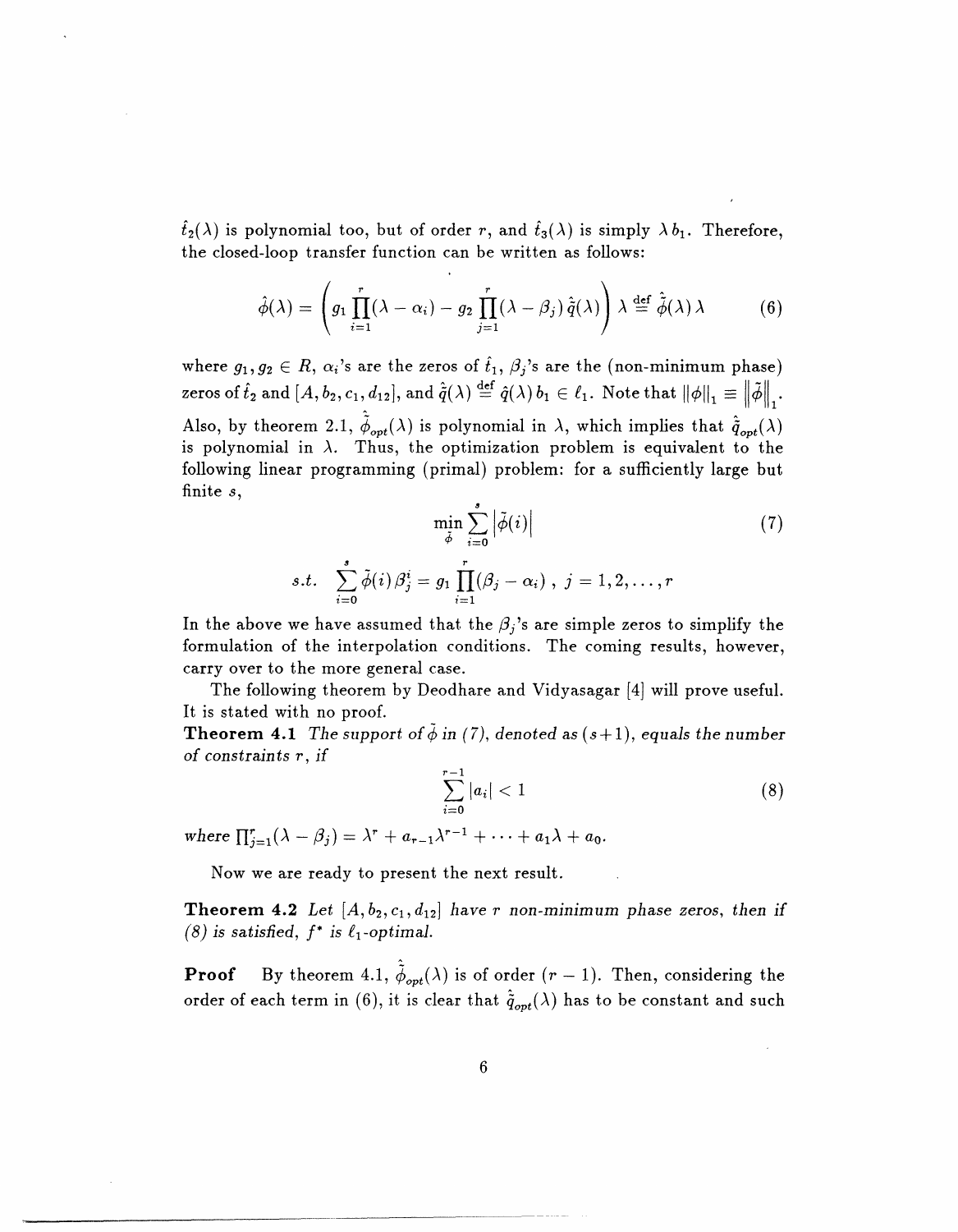that  $\tilde{\phi}(r) = 0$ . Using the state-space formulas (3), (4) and (5),

$$
0 = \tilde{\phi}(r) = (c_1 + d_{12} f^*) A_{f^*}^{r-1} (A b_1 - b_2 \tilde{q}_{opt}(0))
$$
  
=  $(c_1 + d_{12} f^*) A_{f^*}^{r-1} (A - b_2 q_{opt}(0)) b_1$ 

But, by construction,  $(c_1 + d_{12}f^*)A_{f^*}^r = 0$  due to the stable pole-zero cancellations and the fact that the rest of the poles are placed at the origin. Therefore,  $\hat{q}_{opt} = -f^*$  is the required value, and  $\hat{k}_{opt} = f^*$ .

It remains to consider those cases where the non-minimum phase zeros of  $[A, b_2, c_1, d_{12}]$  are such that they violate condition  $(8)$ . Theorem 4.1 established only a sufficient condition to determine the order of the optimal response. If this condition is violated, the optimal closed-loop response might be of higher order, possibly greater than  $n$ , but still polynomial. When that is the case the following theorem applies.

 $\bf Theorem~4.3$  If the optimal response,  $\hat{\phi}_{opt}(\lambda),$  is of order greater than  $n,$ then the  $\ell_1$ -optimal controller is necessarily dynamic.

**Proof** The highest order polynomial response that a static controller can generate is  $n$ , by placing all closed-loop poles of the plant at the origin. Any polynomial response of order greater than *n,* say *N,* requires a dynamic compensator of at least order  $N - n$ .

The following example shows that a large class of state feedback singular problems have this property.

**EXAMPLE** 1: Consider the following parameterized family of plants (with parameter  $\kappa$ ),

$$
P_{\kappa}(\lambda) = \frac{\lambda(\kappa\lambda^2 - 2.5\lambda + 1)}{(1 - 0.2\lambda)(23\lambda^2 - 2.5\lambda + 1)}
$$

Assume that the controller has access to the state vector and that the disturbance acts at the plant input. The non-minimum phase zeros relevant to this theory are given by the roots of  $\kappa \lambda^2 - 2.5\lambda + 1$ , as a function of  $\kappa$ . It is easy to see that for  $\kappa > 3.5$  condition (8) is satisfied and the optimal controller is  $f^*$ . By applying the methods of [1], it can be shown that for  $\kappa = 3.5$  the optimal solution is no longer unique. Actually two possible solutions with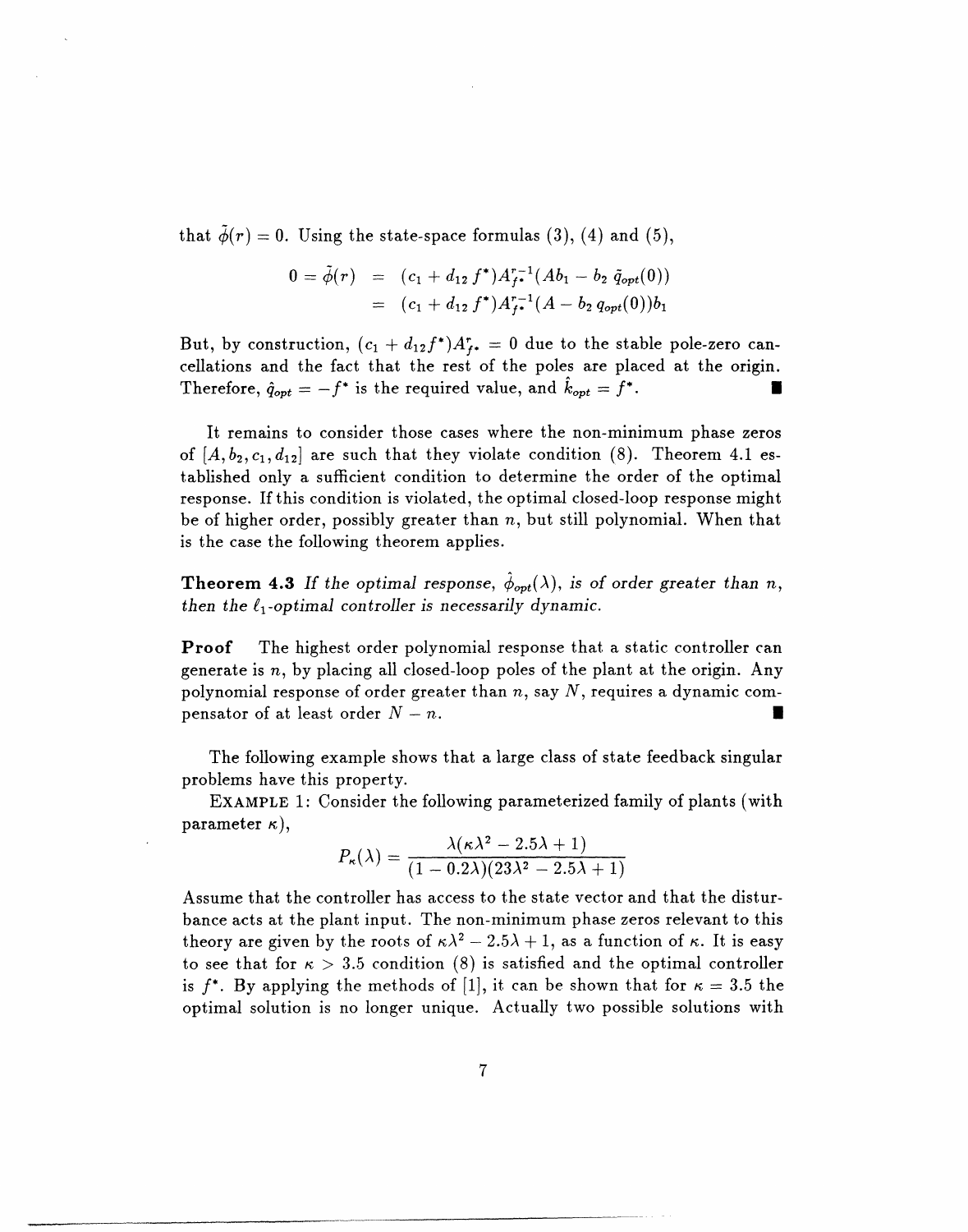$\|\phi_{opt}\|_1 = 7$  are:

$$
\hat{\phi}_{opt_{\kappa=3.5}} = \begin{cases} \lambda - 2.5\lambda^2 + 3.5\lambda^3 \\ \lambda - 1.1\lambda^2 + 4.9\lambda^4 \end{cases}
$$

The first is achieved with *f\** while the second requires a first order controller. (The non-uniqueness is related to the occurrence of weakly redundant constraints in the linear program.) Note that for this value of  $\kappa$ , the left hand side of (8) is equal to one.

For  $1.5 < \kappa < 3.5$  condition (8) is violated and the optimal solution has the following general form:

$$
\hat{\phi}_{opt_{1.5 < \kappa < 3.5}} = \lambda + \phi_{\kappa}(2)\lambda^2 + \phi_{\kappa}(N_{\kappa})\lambda^{N_{\kappa}}
$$

As  $\kappa \setminus 1.5$ , one of the non-minimum phase zeros approaches the boundary of the unit disk while  $\phi_{\kappa}(2) \longrightarrow -1.5$ ,  $\phi_{\kappa}(N_{\kappa}) \longrightarrow 0.5$ , and, most remarkably,  $N_{\rm g} \nearrow \infty$ . This implies, by theorem 4.3, that the optimal controller can have arbitrarily large order. For instance, if  $\kappa = 1.51$ , then

$$
\hat{\phi}_{opt_{\boldsymbol{\kappa} = 1.51}} \simeq \lambda - 1.4907 \lambda^2 + 0.5776 \lambda^{12}
$$

and the optimal compensator is of order 9. It is also interesting to point out that for  $\kappa$  < 1.5 one of the non-minimum phase zeros leaves the unit disk and condition (8) is again satisfied. In this case,  $\hat{\phi}_{opt_{\kappa<1.5}} = \lambda - 1.5\lambda^2$  and  $\hat{k}_{opt} = f^*$ . With regard to the optimal norm, it drops from a value arbitrarily close but greater than 3 to a value of 2.5 in the transition.

Similar behavior has been reported in [10], for the case of sensitivity minimization through output feedback. The above example shows that the nature of such solutions have comparable characteristics even under full state feedback.

### **5 A Non-Singular Problem**

So far we have considered problems with a scalar regulated output. One could argue that sensitivity minimization problems, such as the one in the above example, where a measure of the control effort is not included in the cost functional (i.e. singular problems), may have peculiar solutions that could hide the structure of the more general non-singular case. To clarify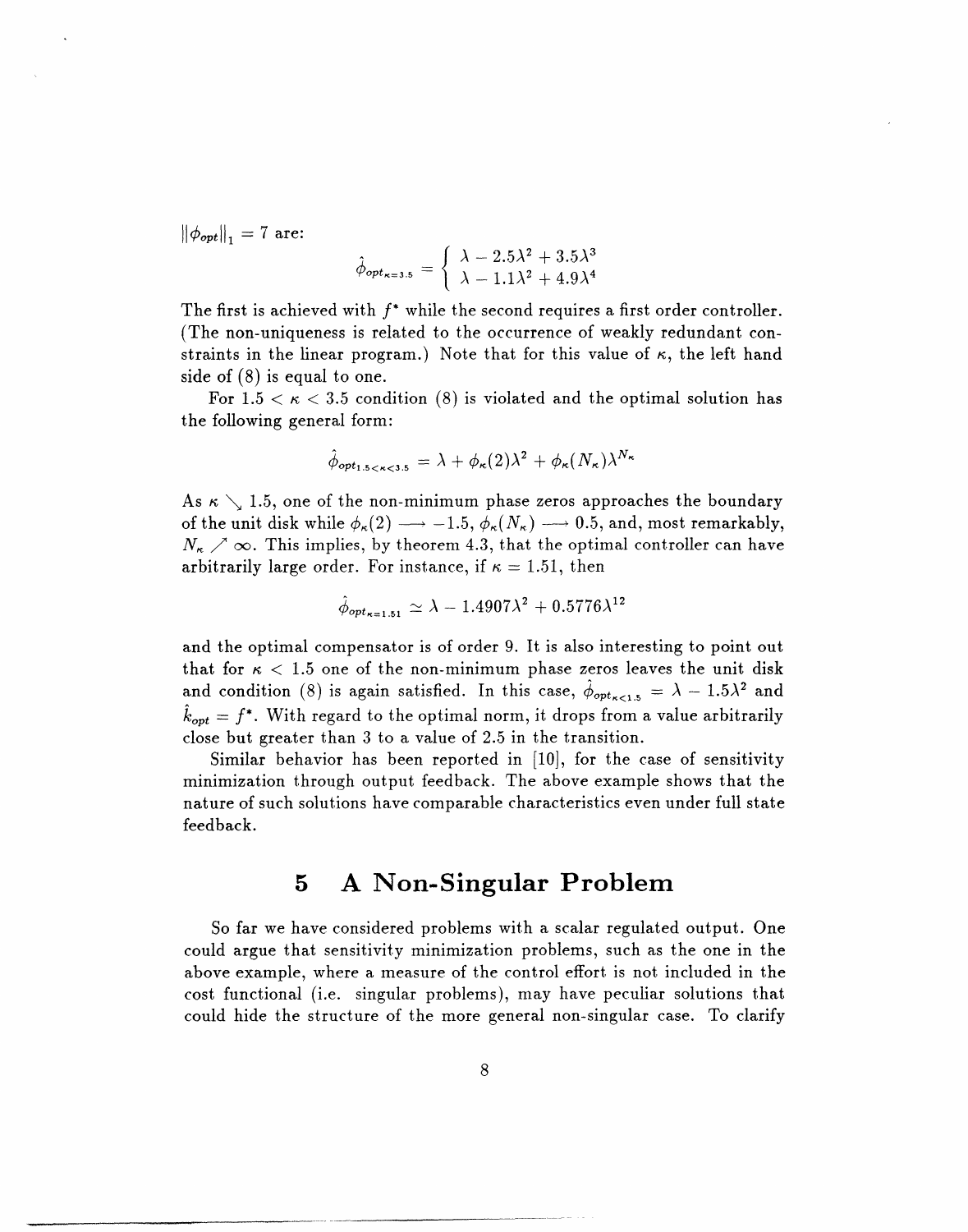this point, we will consider a variation of the above example by including the control effort in the cost functional. That is,

$$
\inf_{k-stab.} \left\| \begin{array}{c} \phi_1 \\ \gamma \phi_2 \end{array} \right\|_1 \stackrel{\text{def}}{=} \inf_{k-stab.} max(||\phi_1||_1, \gamma ||\phi_2||_1)
$$
 (9)

where  $\phi_1$  represents the closed-loop map from the disturbance to the output of the plant,  $\phi_2$  represents the closed-loop map from the disturbance to the control input, and  $\gamma$  is a positive scalar weight. The fact that there are two regulated outputs and only a scalar control makes this problem of the *bad rank* class (see [2] and [8]). This implies that a linear programming formulation of the solution will have, in general, an infinite number of nonzero variables and active constraints (theorem 2.1 no longer holds) making the exact solutions difficult to obtain. For the following example, however, it can be shown that the optimal response has finite support, and that an exact solution can be computed  $([11],[5])$ .

**EXAMPLE 2:** Consider problem (9) for the parameterized family of plants of example 1. If  $\kappa = 2$  and  $\gamma = 0.1$  then the exact  $\ell_1$ -optimal solution can be shown to be

$$
\hat{\phi}_1(\lambda) = \lambda - \frac{887}{558}\lambda^2 + \frac{631}{558}\lambda^4 + \frac{308}{558}\lambda^5
$$

$$
\hat{\phi}_2(\lambda) = -\frac{998.6}{558}\lambda + \frac{11895.4}{558}\lambda^2 + \frac{8955.4}{558}\lambda^3 + \frac{1282.2}{558}\lambda^4 - \frac{708.4}{558}\lambda^5
$$

where  $\|\phi_1\|_1 = \gamma \|\phi_2\| = 1192/279 \simeq 4.2724$ , and the optimal controller is dynamic and of second order.

It is also interesting to consider the singular problem corresponding to this example (i.e.  $\kappa = 2$  and  $\gamma = 0$ ). The optimal solution is given by

$$
\hat{\phi}_1(\lambda) = \lambda - \frac{90}{68}\lambda^2 + \frac{128}{68}\lambda^5
$$

$$
\hat{\phi}_2(\lambda) = -\frac{103.6}{68}\lambda + \frac{1446}{68}\lambda^2 + \frac{1394.4}{68}\lambda^3 + \frac{1136}{68}\lambda^4 - \frac{294.4}{68}\lambda^5
$$

where  $\|\phi_1\|_1 = 286/68 \approx 4.2059$  while  $\|\phi_2\|_1 = 4374.4/68 \approx 64.3294$  is clearly larger. In fact, the above solution is valid for  $\gamma \in [0, 286/4374.4]$  since for any  $\gamma$  in such interval  $\|\phi_1\|_1 \geq \gamma \|\phi_2\|_1$ . Moreover, for any such  $\gamma$ , the  $\ell_1$ -optimal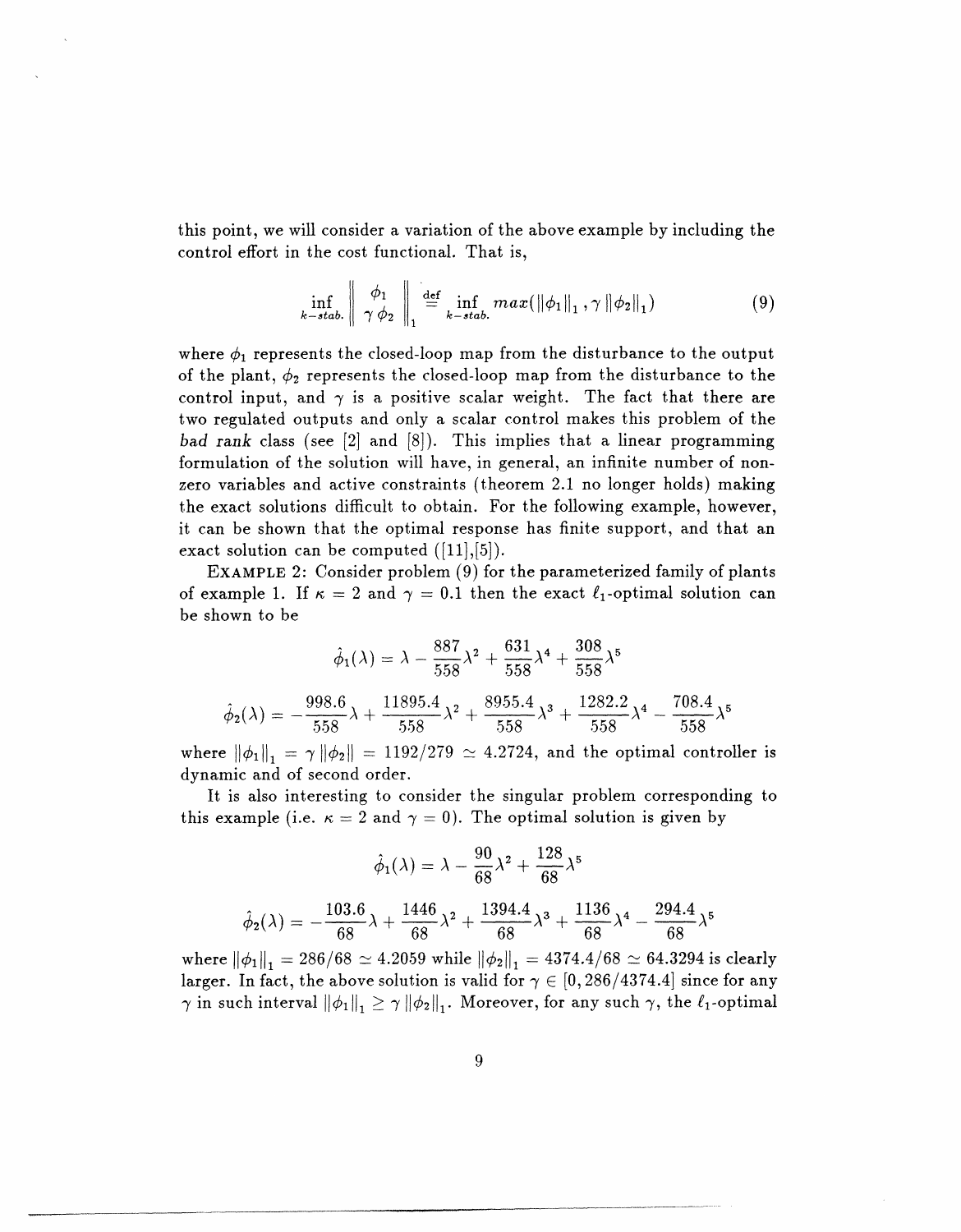controller is dynamic and of second order since the optimal  $\phi_1$  is polynomial and of fifth order.

All this indicates that given a non-singular problem, the optimal controller may very well be dynamic, whether or not the two regulated outputs impose conflicting goals. Further, it can be shown that even when the corresponding singular problem has a static optimal controller, the non-singular problem may require a dynamic one.

### **6 Concluding Remarks**

This paper presented a study of the  $\ell_1$  optimization problem for systems with full state feedback, scalar disturbance and scalar control. Two classes of problems were considered: a) singular problems with a scalar regulated output, and b) non-singular problems with two regulated outputs, one of them being the control sequence. The main purpose of the study was to determine whether or not there is always a static controller which is  $\ell_1$ optimal. First, it was shown that for a large class of relevant problems the  $\ell_1$ -optimal controller is necessarily dynamic and that the order of the controller can be arbitrarily high. Although the systems in question were simple, it is safe to conclude that more complex MIMO state feedback  $\ell_1$ optimization problems will also have this characteristic in general. Second, it was shown that singular problems satisfying equation 8, which only involves the non-minimum phase zeros of the transfer function from the control to the regulated output, always have a static optimal controller, and that such gain can be easily computed without solving a standard  $\ell_1$  problem.